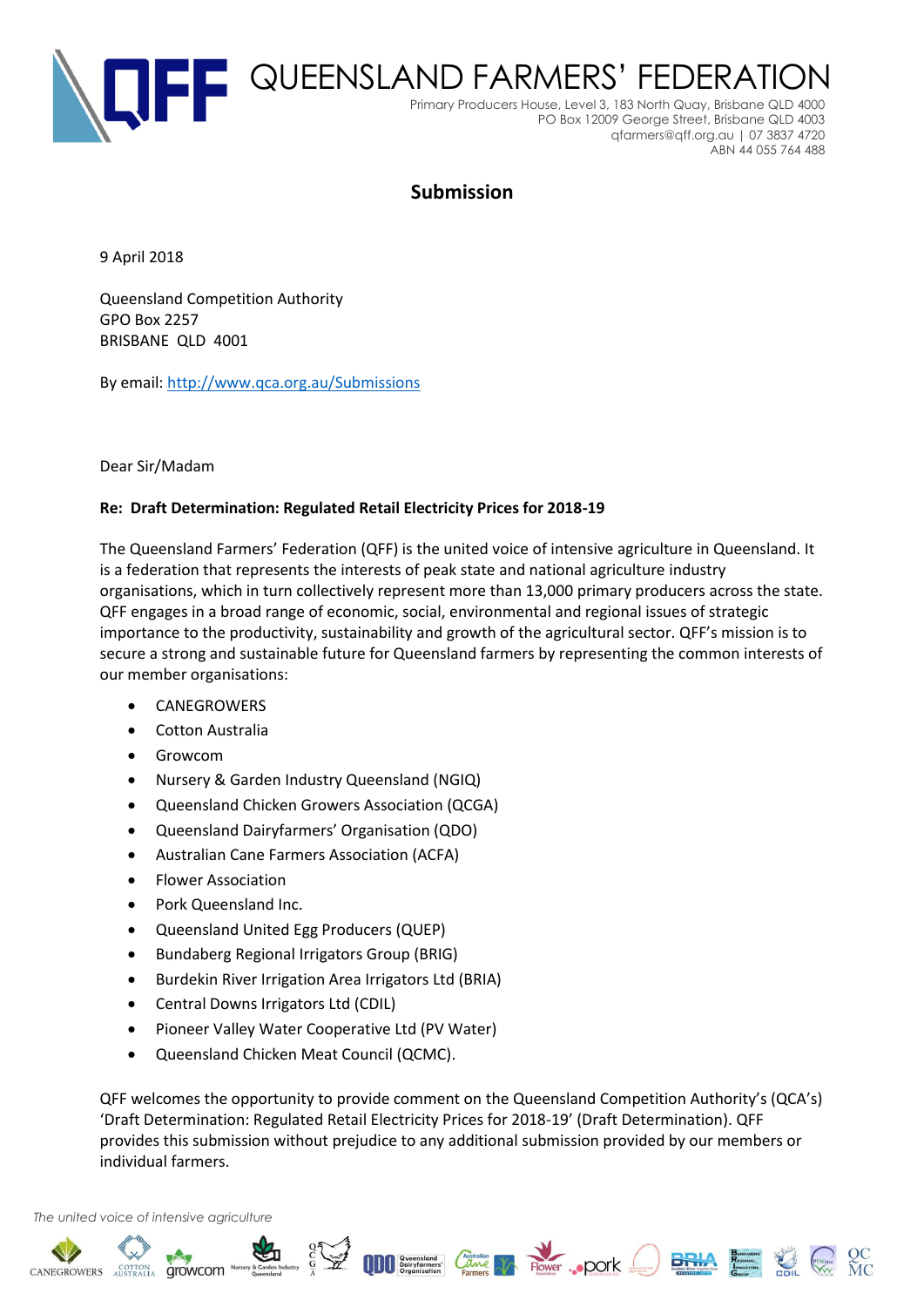

# **Obsolete and Transitional Tariffs**

QFF notes the QCA's obligations to consider maintaining the transitional arrangements for tariffs classed as transitional or obsolete (page 5).

QFF reiterates the requirements to extend the transitional timeframes associated with the irrigation tariffs (T62, T65 and T66). Despite these tariffs being classed as non-cost reflective, irrigation electricity tariffs in Queensland have risen a minimum of 136 per cent over the past decade, and for some more than 200 per cent, while CPI has increased by just 24 per cent over the same period. Post 2020, these specific 'non-cost reflective' (transitional) irrigation and small business tariffs will be withdrawn in Queensland. Farming businesses already struggling to cope with unsustainable electricity price increases will be unable to continue operation when this occurs.

At the end of 2016, there were about 42,000 regional businesses currently on eight different tariffs classified as transitional or obsolete. About 17,400 of these connections are for farming and irrigation purposes<sup>12</sup>. As far as QFF understands, there have been no notable changes to these figures.

The impacts of rising electricity prices are clearly eroding the profitability/viability of Queensland's irrigation sector. A growing number of primary producers are switching to dryland farming practices as the price of electricity has already become unsustainable for many businesses. Electricity costs are resulting in a steady decline in the number of irrigation businesses as well as reduced productivity across the sector.

In response to price increases, farming businesses, including irrigators, have been installing energy efficiency measures and renewable energy and, in many cases, simply reducing demand. Much of these gains however, have been diminished by the increasing electricity costs; whilst simply reducing demand has also come at a cost either through reduced productivity or farmers simply choosing not to plant a crop.

Despite a detailed response to the Queensland Productivity Commission (QPC) in March 2016 (see [https://www.qff.org.au/wp-content/uploads/2017/04/QPC-electricity-pricing-inquiry-draft-report-](https://www.qff.org.au/wp-content/uploads/2017/04/QPC-electricity-pricing-inquiry-draft-report-11032016-FINAL.pdf)[11032016-FINAL.pdf](https://www.qff.org.au/wp-content/uploads/2017/04/QPC-electricity-pricing-inquiry-draft-report-11032016-FINAL.pdf)) outlining the urgent need for a detailed and supportive 'transitional program' for the agricultural customers on transitional and obsolete tariffs; two-years on, there has been no action taken.

**The ability for these up to 17,400 customers to now adjust in a two-year period when many still have no usage data (via smart meters) to make tariff selection choice, is unreasonable. There is also a lack of clarity on what tariffs would be suitable for irrigation and other agricultural-specific operations. As such, QFF reiterates its calls to extend the transitional period to at least 2022 for agricultural tariffs, including but not limited to T62, 65 and 66.**

#### **Prices**

 $\overline{a}$ 

QFF notes that the QCA did not pass on network electricity price savings to farmers and other businesses on transitional and obsolete tariffs in its draft report. It is disappointing that despite QCA acknowledging that Ergon's network charges and generation costs are declining, this may not be passed onto farmers on irrigation tariffs and other agricultural businesses. Particularly considering the unsustainable price increases that have been experienced over the past 10 years.

The Draft Determination does nothing to help farmers producing food, fibre and foliage mitigate the spiralling costs of operating essential farm infrastructure. A real and meaningful reduction in electricity

<sup>1</sup> Queensland Productivity Commission. (2016). Electricity Pricing Inquiry 2016. Chapter 10: Rural and Regional Industries – Transitional and Obsolete Tariffs.

<sup>&</sup>lt;sup>2</sup> Queensland Government (2016), Queensland Government response to the Queensland Productivity Commission Electricity Pricing Inquiry, November 2016.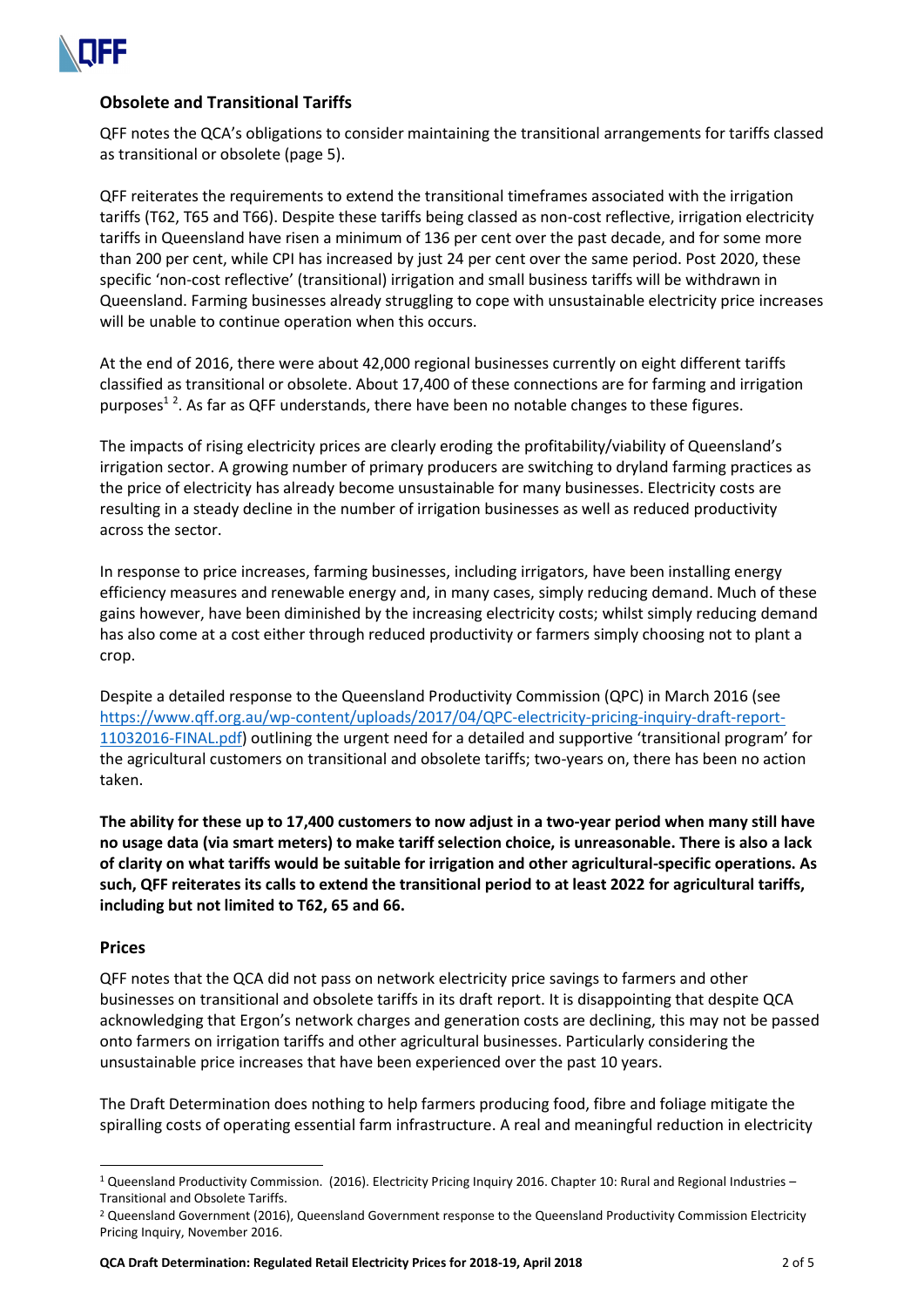

prices now may assist some farmers to install energy saving and renewable energy technologies which would provide long-term benefits, not just to the farm but also the network by potentially reducing peak demand.

The QCA claims that specific tariffs for some small businesses and irrigators are not cost-reflective and therefore ineligible to receive the small price relief is not supported by QFF.

# *Again, QFF calls on the QCA to demonstrate how these tariffs are not cost-reflective<sup>3</sup> , particularly considering the price decreases proposed for other industry sectors.*

Even for some small agricultural businesses who will potentially see a small decrease from the draft determination, this is not enough. Small business electricity bills have increased by 15.3% in the last two years. A potential reduction of only 4.3% still means small business have been hit with more than a 10% rise over two years. The rate of these increases is simply unsustainable for any business long-term.

QFF notes that the QCA's revised final retail price determination (June 2017) reflected the impact of the government's decision to remove charges for the Solar Bonus Scheme from network prices, over the three years through to 2019-20. The Queensland Government's subsequent decision to direct Stanwell Corporation to undertake strategies to place downward pressure on wholesale electricity prices means the generation (G) component of the regulated retail price QCA determined for 2017-18 is higher than Ergon's actual power purchasing cost. This is delivering Ergon a windfall revenue gain in 2017-18.

Despite these reductions, Ergon's revenue gains and further evidence of unsustainable electricity prices<sup>45</sup> through to overinflated Regulated Asset Bases<sup>6</sup>, real savings are not being passed through to Queensland's energy consumers.

## **Metering**

It is essential that business can measure and manage their electricity use, particularly in the advent of time-of-use and seasonal-time-of-use tariffs. QFF has been calling for appropriate metering and billing for agricultural users for some time, so that users can make business decisions and provide business cases for future tariff selection to increase future productivity.

Despite 'Power of Choice' commencing 1 December 2017, many electricity meters are old and therefore unable to provide data on the time of use or demand patterns. The roll-out of 'smart-meters' is further hindered by black-spots in Queensland's network coverage and a number of meter types which are unable to be converted.

The access to electricity data for agricultural users has never been more critical, with many agricultural users being required to make critical tariff decisions in 2020 (without data). QFF also acknowledges that the data is more useful to the consumer when it is combined by a service provider into useful services, such as price comparison tools or a predictor of the pay-back from DER investment. These services need to be strengthened in Queensland's retailers.

There is also a real need for consumers to have the right of access to data and to authorise third parties to access the data in 'real time', particularly where it influences the use of equipment or process/ management decisions.

<sup>&</sup>lt;sup>3</sup> There is now a substantial amount of evidence from independent reports about excessive network costs and extraordinary profits, which casts doubt over the credibility of Queensland's current move towards 'cost-reflective' tariffs. The cost on which the 'cost reflective' tariffs are based is significantly higher than an efficient delivery cost.

<sup>4</sup> ACCC. Retail Electricity Pricing Inquiry: Preliminary Report (October 2017).

<sup>5</sup> Energy Security Board. Health of the National Electricity Market Report (December 2017).

<sup>6</sup> Grattan Institute. Down to the Wire: A Sustainable Electricity Network for Australia (March 2018).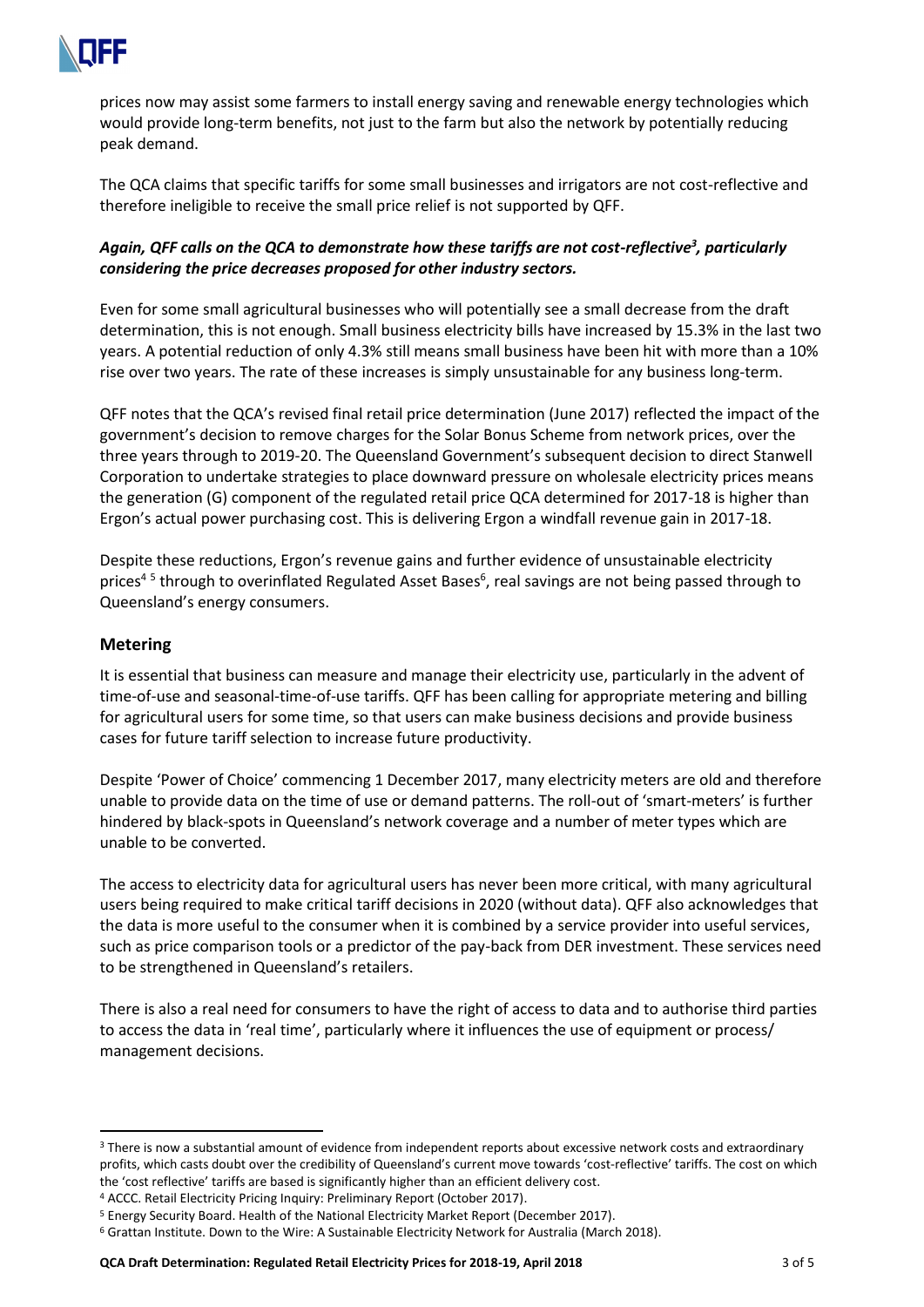

QFF has been working with Ergon to undertake a small 'Agricultural Tariff Trial' of 191 agricultural metering points. These sites have received new smart meters where possible, and customers with access to Ergon's 'EnergyCheck' have been invited to start viewing their data (excluding the CT meter sites). Where it has been able, Ergon has developed a monthly consumption statement – this takes the raw data and puts it into a report. However, this has been going to all customers monthly via email only and there is still no easy method for customers to see their own real-time data.

Data and analysis from this trial (191 smart meters plus nine tariff participants) is only now being collected and will not provide sufficient insight across seasonal and climatic patterns to provide the required insight or business confidence by 2020. Agricultural businesses need more time to transition from the transitional and obsolete tariffs and Ergon Retail require more time to analyse the available data and design suitable future tariffs, noting that Ergon's Tariff Strategy Statement has now been released and will close before any meaningful, multi-season data is collected from this trial.

This agricultural trial, despite its limited size and non-representative profile across the sector, has identified a number of critical metering issues. These have included over 5 per cent of the sites having inadequate data coverage – no coverage at all, insufficient coverage to operate a smart meter etc. These 'Failed Meter Installs' are mostly related to there being insufficient phone coverage for the modem to reliably connect (which requires adequate Telstra coverage).

Other sites have been logged by Ergon as 'Meter Change Request issued' status for a range of reasons – some have digital meters installed but more powerful antennae must be installed to confirm communications can be suitable. QFF is concerned that this will increase the costs associated with the move to digital meters for regional businesses who are already impacted from poor Telstra coverage.

The trial also identified approximately 25 per cent of the trial NMIs were CT meters (noting that 100 amps per phase is the nominal cut-off to go to CT metered, which is common place across a range of agricultural equipment, particularly irrigation pumps when the pump size is 65HP / 50kW or above). For the purposes of the trial, Ergon had to apply to the Australian Energy Regulator (AER) for a temporary waiver. Without this waiver, the status of the meter would change, and the farmer would become liable for the on-site annual testing fees which, over a ten-year period, are around \$5,000. These costs are currently borne by Ergon Energy Corporation Limited (Ergon network) and may vary in the future.

## *Until the extent of adequate network (Telstra) coverage, and CT and other meters is quantified across the Ergon network, QFF rejects any additional fees being levied for manual reading of meters.*

*QFF does not support the 'additional fees outlined for manual meter reading' for customers who are unable to transition to a smart meter through no fault of their own. This is further disadvantaging regional businesses who are already struggling with poor internet and mobile services or for those whose meter status is dictated under regulation.* 

Queensland Treasury capped the agricultural tariff trial size (number of participants) and limited the 'no-worse off guarantee' to only T24 participants. Participation was further hindered by Cyclone Debbie and the extent of the drought declarations across Queensland. This trial (under 200NMIs) is not a representative sample of the 17,400 agricultural connections on transitional and obsolete tariffs. Nevertheless, it has already indicated that the current 'cost-reflective' tariffs available to irrigators (specifically T24) are unsuitable.

QFF reiterates the concerns outlined in our response to the QCA's Interim Consultation Paper – Regulated Retail Electricity Prices for 2018-19 (December 2017) on 15 January 2018 (see [https://www.qff.org.au/wp-content/uploads/2017/04/20180115-QFF-submission-to-QCA-re-2018-19](https://www.qff.org.au/wp-content/uploads/2017/04/20180115-QFF-submission-to-QCA-re-2018-19-regulated-retail-prices-consultation-paper-WEB.pdf) [regulated-retail-prices-consultation-paper-WEB.pdf\)](https://www.qff.org.au/wp-content/uploads/2017/04/20180115-QFF-submission-to-QCA-re-2018-19-regulated-retail-prices-consultation-paper-WEB.pdf), and note that none of these concerns have been addressed in this Draft Determination.